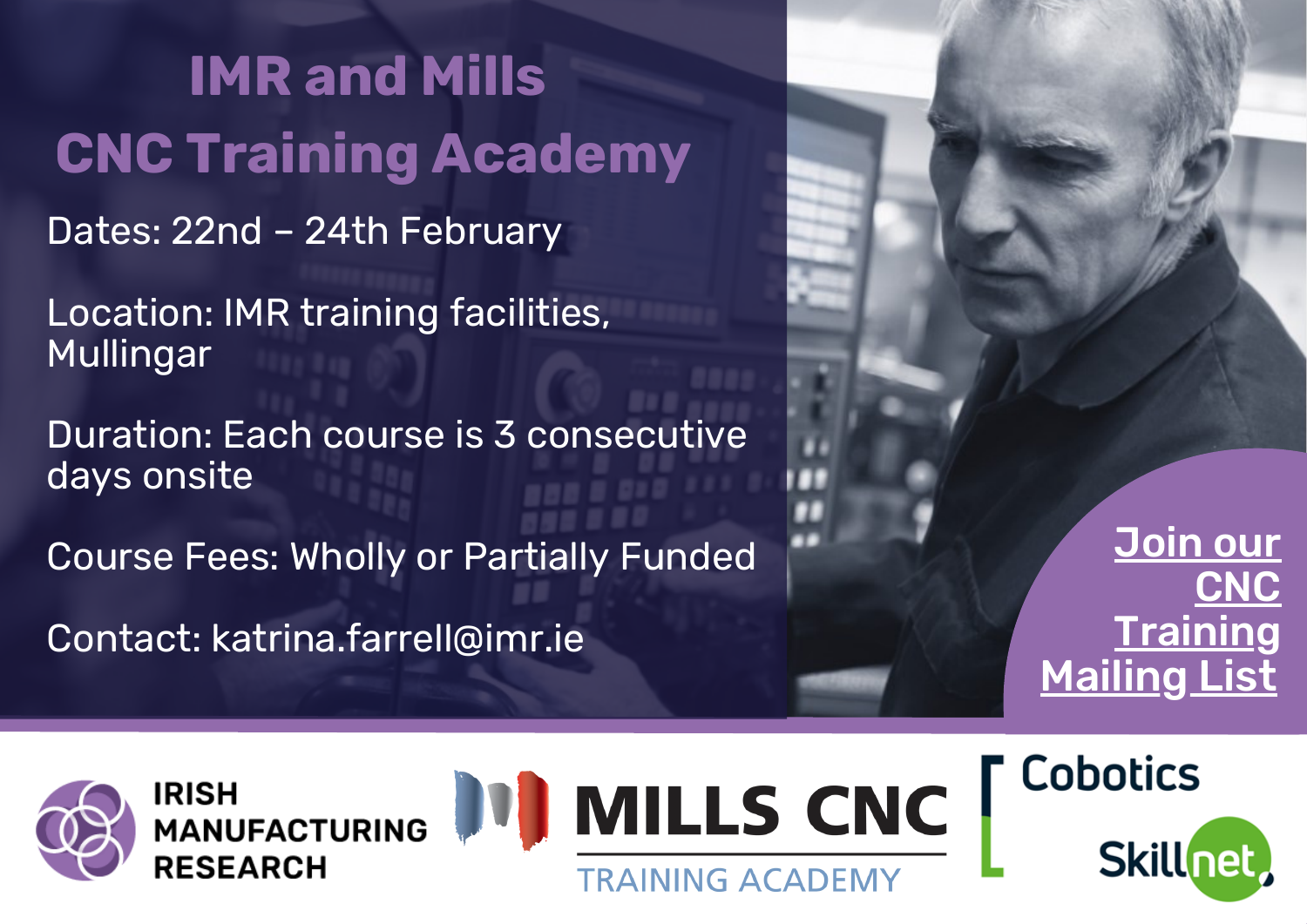## **Course 1** Basic 2 Axis (X & Z) Turning Course covering the Fanuc Control with ISO Codes.

#### **Description:**

Designed for operators in Engineering already experienced using the machine but wants that extra bit of knowledge to understand what the programs are doing and how to do simple editing and adjustments of offsets etc

> [Register](https://forms.office.com/r/mHJYayTFFA) Interest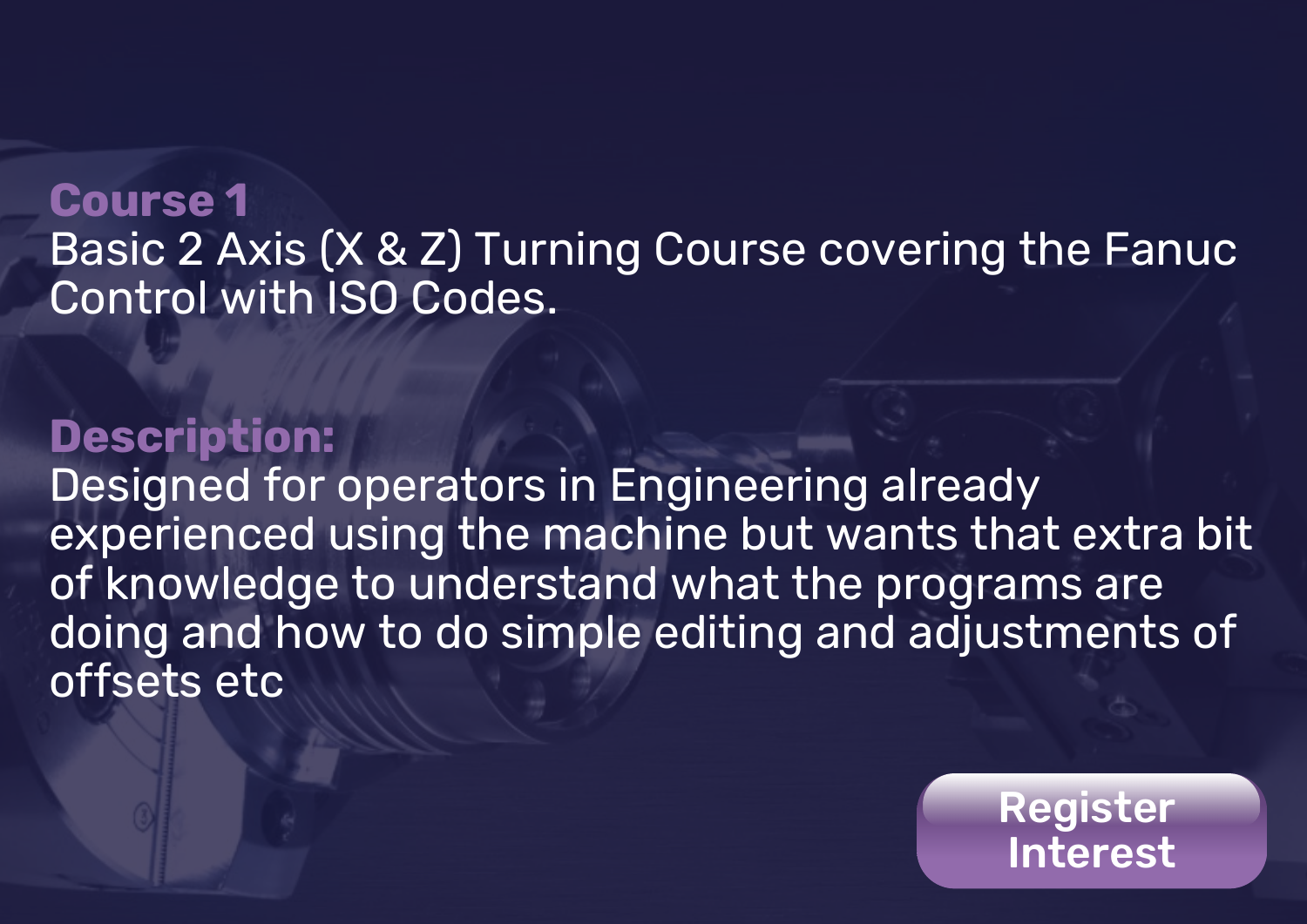## **Course 2** Advanced 4 Axis Turning Course covering the C & Y only on a Fanuc Control with ISO Codes & NC Guide (Manual Guide) included as well.

### **Description:**

Designed for operators/programmers already competent in understanding the standard ISO codes for turning but need to upskill and use the facility of the C & Y Axis on a lathe

> [Register](https://forms.office.com/r/mHJYayTFFA) Interest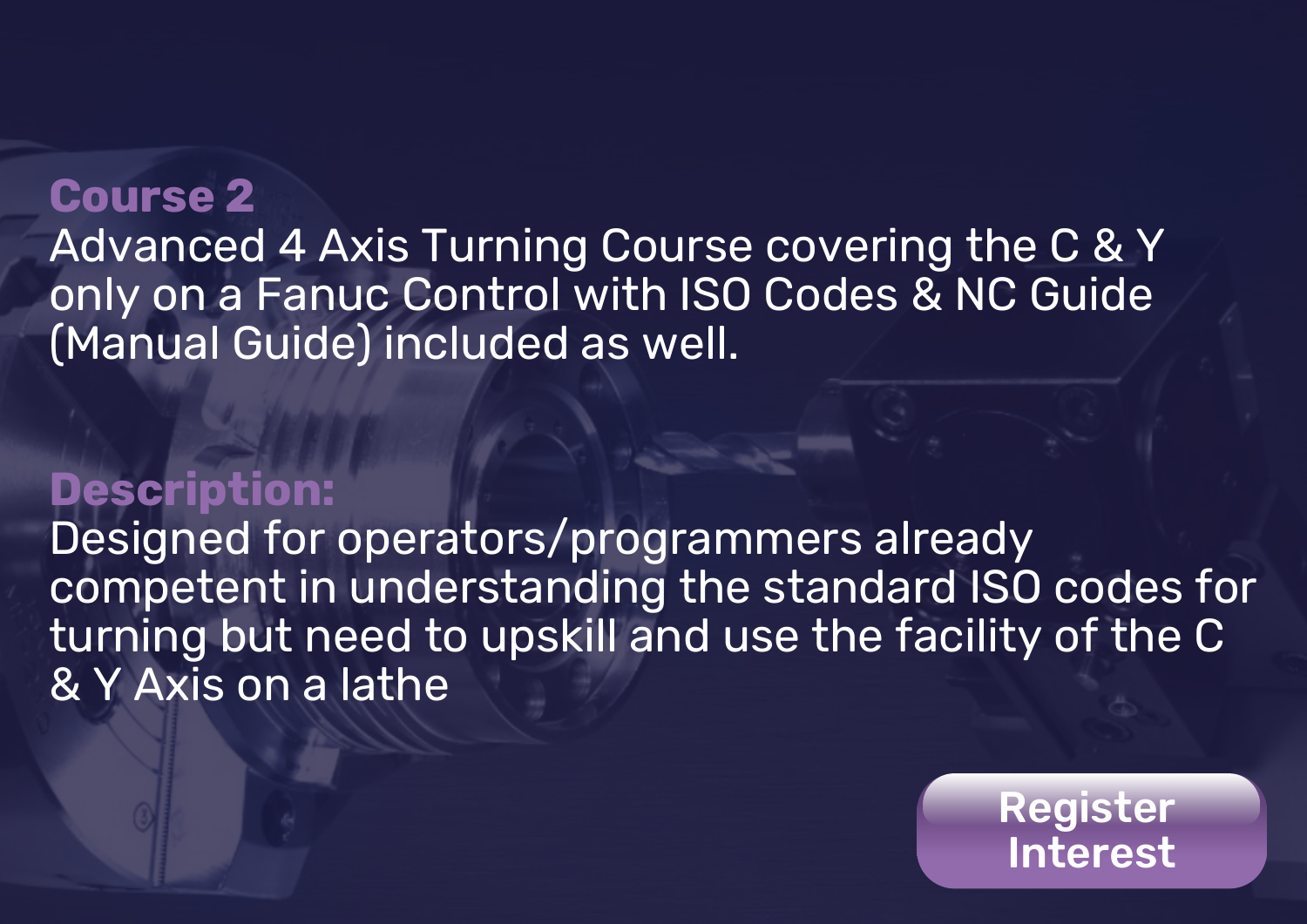## **Course 3** Basic 3 Axis (X , Y & Z) Milling Course covering the Fanuc Control with ISO Codes.

### **Description:**

Designed for operators in Engineering already experienced using the machine but wants that extra bit of knowledge to understand what the programs are doing and how to do simple editing and adjustments of offsets etc.

> [Register](https://forms.office.com/r/mHJYayTFFA) Interest